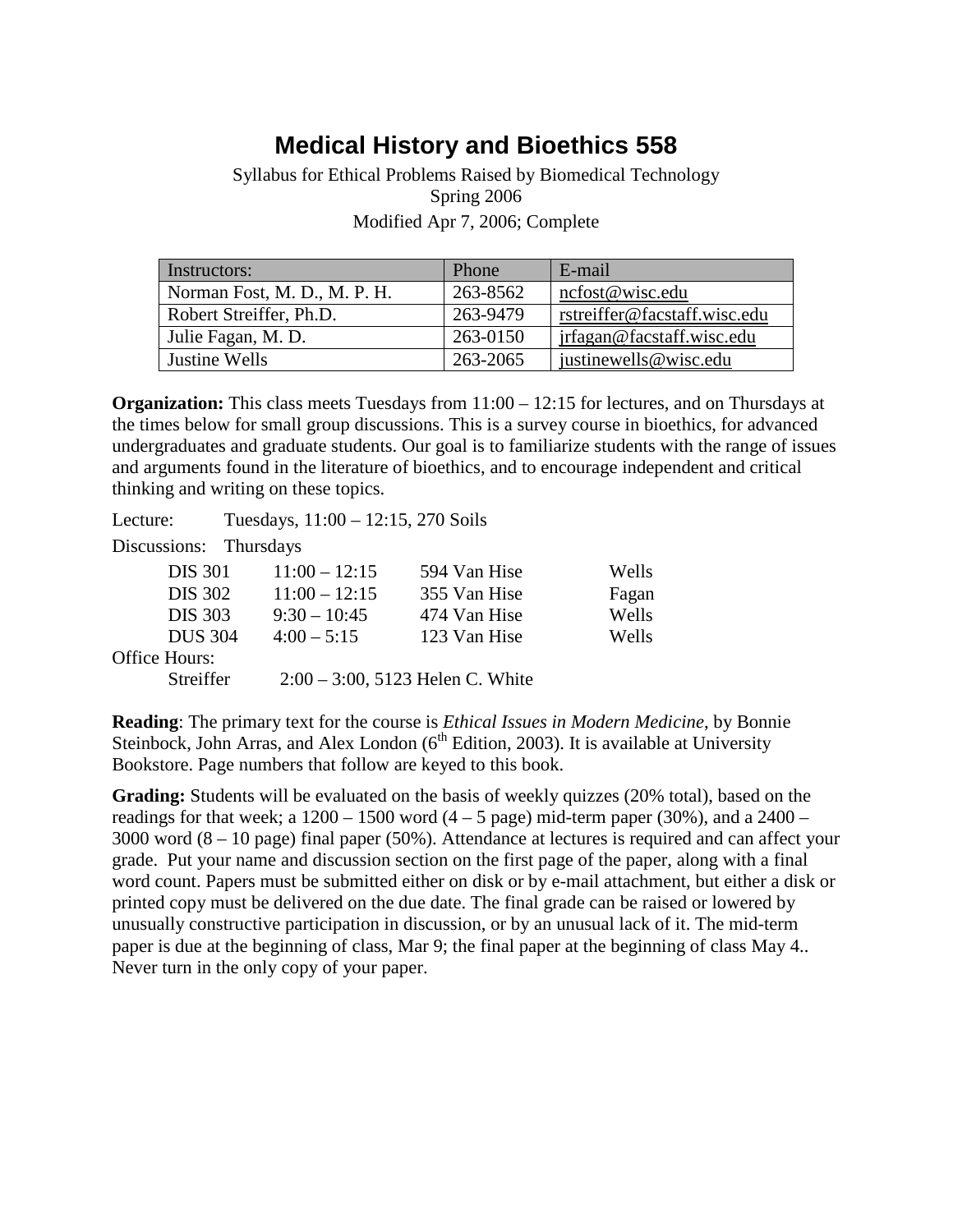Schedule:

|    | Schedule:                                                                                                                                                                                                                                                                                                                                                                                                   |                                                                                                                                                                                                                                                                                                                                                                                                                                     |                               |                 |          |  |  |  |
|----|-------------------------------------------------------------------------------------------------------------------------------------------------------------------------------------------------------------------------------------------------------------------------------------------------------------------------------------------------------------------------------------------------------------|-------------------------------------------------------------------------------------------------------------------------------------------------------------------------------------------------------------------------------------------------------------------------------------------------------------------------------------------------------------------------------------------------------------------------------------|-------------------------------|-----------------|----------|--|--|--|
| 1. | 1/17                                                                                                                                                                                                                                                                                                                                                                                                        |                                                                                                                                                                                                                                                                                                                                                                                                                                     | Introduction                  | Fost            | $1 - 41$ |  |  |  |
|    | (a) Film: "Who Shall Survive<br>(b) "Introduction: Moral Reasoning in the Medical Context", $1 - 41$                                                                                                                                                                                                                                                                                                        |                                                                                                                                                                                                                                                                                                                                                                                                                                     |                               |                 |          |  |  |  |
| 2. | 1/24                                                                                                                                                                                                                                                                                                                                                                                                        |                                                                                                                                                                                                                                                                                                                                                                                                                                     | Theory and Bioethics          | Fost, Streiffer |          |  |  |  |
|    | (b)                                                                                                                                                                                                                                                                                                                                                                                                         | "Introduction: Moral Reasoning in the Medical Context", $1 - 41$                                                                                                                                                                                                                                                                                                                                                                    |                               |                 |          |  |  |  |
| 3. | 1/31                                                                                                                                                                                                                                                                                                                                                                                                        |                                                                                                                                                                                                                                                                                                                                                                                                                                     | Truth telling and Paternalism | Fost            | 56-66    |  |  |  |
|    | (a) "The Refutation of Medical Paternalism", 56-64<br>"Beneficence Today, or Autonomy (Maybe) Tomorrow?", 64<br>(b)<br>"Commentary" by Bernice S. Elger, $65 - 66$<br>(c)<br>"Commentary" by Jean-Claude Chevrolet, 66<br>(d)<br>"Four Models of the Physician-Patient Relationship" by Ezekiel J. Emanuel and<br>(e)<br>Linda L. Emanuel, 67-75<br>"Offering Truth" by Benjamin Freedman, $76 - 82$<br>(f) |                                                                                                                                                                                                                                                                                                                                                                                                                                     |                               |                 |          |  |  |  |
| 4. | 2/7                                                                                                                                                                                                                                                                                                                                                                                                         |                                                                                                                                                                                                                                                                                                                                                                                                                                     | Abortion                      | Streiffer       | 461-500  |  |  |  |
|    | (a)<br>(b)<br>(c)<br>(d)<br>(e)                                                                                                                                                                                                                                                                                                                                                                             | "The Unspeakable Crime of Abortion" by Pope John Paul II, 461 - 462<br>"Why Abortion is Immoral" by Don Marquis, 463 – 470<br>"Why Most Abortions Are Not Wrong" by Bonnie Steinbock, 471-482<br>"A Defense of Abortion" by Judith Jarvis Thomson, 483 – 491<br>"The Morality of Abortion" by Margaret Olivia Little, 492 – 500                                                                                                     |                               |                 |          |  |  |  |
| 5. | 2/14                                                                                                                                                                                                                                                                                                                                                                                                        |                                                                                                                                                                                                                                                                                                                                                                                                                                     | Definition of Death           | Fost            | 245-282  |  |  |  |
|    | (a)<br>(b)<br>(c)<br>(d)<br>(e)                                                                                                                                                                                                                                                                                                                                                                             | "Defining death," 245-249<br>"The Definition of Death," President's Commission, 259-268<br>"The Impending Collapse of the Whole Brain Definition of Death," Robert Veatch,<br>268-276<br>"How much of the brain must be dead?", Baruch Brody, 277-282.<br>"Reconsidering the dead donor rule: Is it important that organ donors be dead?, Fost<br>N. Kennedy Institute of Ethics Journal 14(3):249-260, 2004 (available on website) |                               |                 |          |  |  |  |
| 6. | 2/21                                                                                                                                                                                                                                                                                                                                                                                                        |                                                                                                                                                                                                                                                                                                                                                                                                                                     | <b>Genetic Screening</b>      | Fost            | 501-570  |  |  |  |
|    |                                                                                                                                                                                                                                                                                                                                                                                                             | "The Introduction of Cystic Fibrosis Carrier Screening into Clinical Practice: Policy<br>$\left( a\right)$                                                                                                                                                                                                                                                                                                                          |                               |                 |          |  |  |  |

- Considerations" by Benjamin S. Wilfond and Norman Fost, 501 512 (b) "Ethical Issues and Practical Problems in Preimplantation Genetic Diagnosis, Jeffrey R. Botkin, 534-543
- (c) "Using Preimplantation Genetic Diagnosis to Save a Sibling," Bonnie Steinbock, 544-545.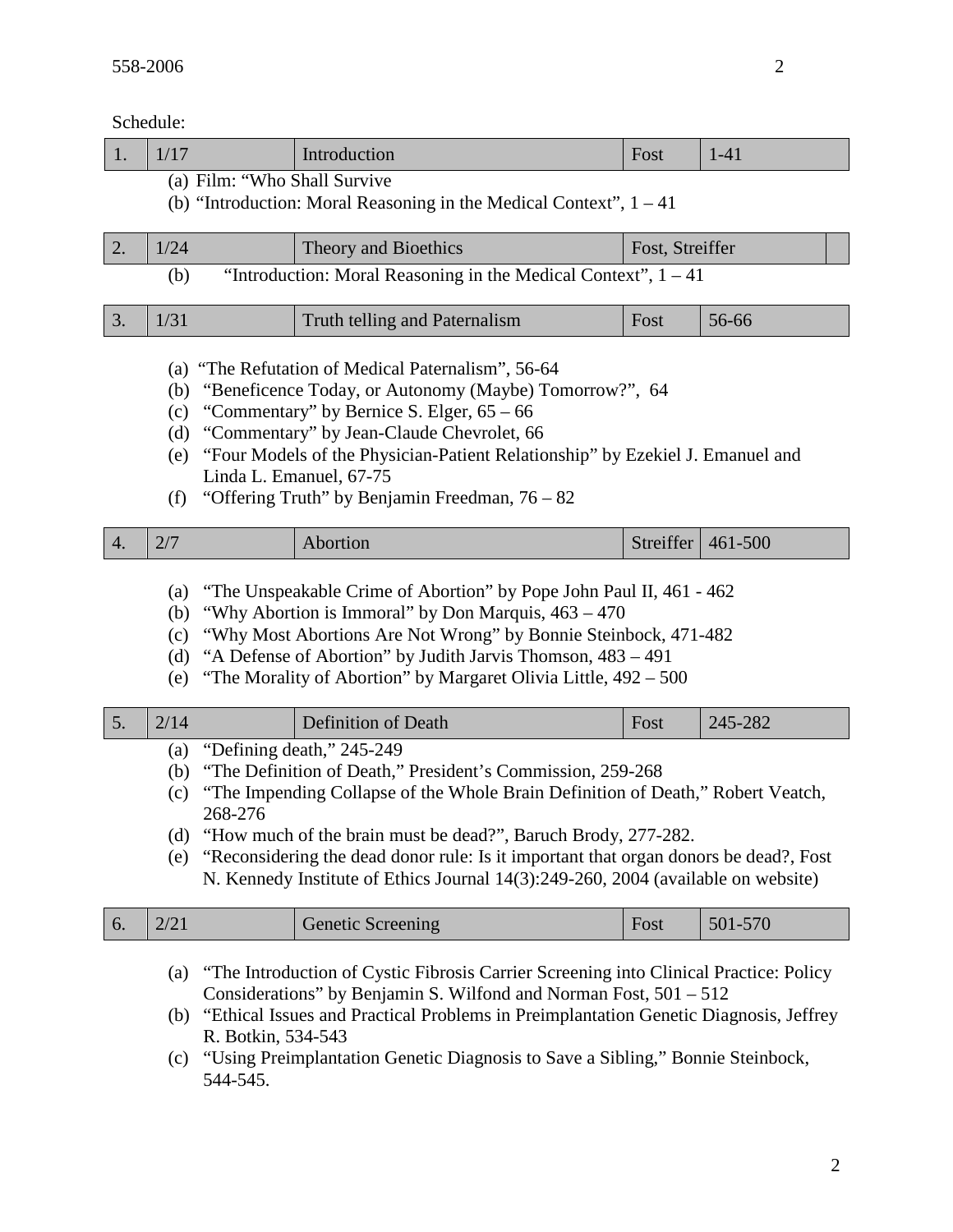- (d) "Reproductive Freedom and Prevention of Genetically Transmitted Conditions," Allen Buchanan, Dan W Brock, Norman Daniels, Daniel Wikler, 546-552 et al, 546- 552
- (e) "Genetics and the Moral Mission of Health Insurance" by Thomas H Murray, 557- 562
- (f) "Patient Autonomy and Value Neutrality in Nondirective Counseling," by Robert Wachbroit and David Wasserman 563-570

|  | $\overline{7}$ | 100 | Genetic Engineering | Fost | 571-627 |
|--|----------------|-----|---------------------|------|---------|
|--|----------------|-----|---------------------|------|---------|

- (a) "The Presumptive Primacy of Procreative Liberty" by John Robertson, 595-604
- (b) "Instruction on Respect for Human Life in Its Origin and on the Dignity of Procreation", by the Vatican, Congregation for the Doctrine of the Faith, 605-614
- (c) "Ethical Issues in Human Gene Transfer Research" by Eric T. Juengst and LeRoy Walters, 571-583"
- (d) "Germ-Line Gene Therapy: Ethically Acceptable in Principle" by LeRoy Walters and Julie Gage Palmer, 584-591"
- (e) "Germ-Line Gene Therapy: No Place in Treatment of Genetic Disease" by David M. Danls, 592-594"
- (e)"What is Wrong with Commodification" by Ruth Macklin, 615 624

| Robert Miller   83-106<br>8.<br>Consent |
|-----------------------------------------|
|-----------------------------------------|

- (a) Arato v. Avedon, 83 90
- (b) "Antihypertensives and the Risk of Temporary Impotence: A Case Study in Informed Consent" by John D. Arras, 91
- (c) "Informed Consent—Must It Remain a Fairy Tale?" by Jay Katz, 92 99
- (d) "Transparency: Informed Consent in Primary Care" by Howard Brody, 100 106

\*\*\*\*\*\*March 14\*\*\*\*\*\*\*\*\*\*\*\*\*\*\*\*\*\*\*\*\*Spring Break\*\*\*\*\*\*\*\*\*\*\*\*\*\*\*\*\*\*\*\*\*\*\*\*\*\*\*\*\*\*\*\*\*

|  | $\sim$ $\sim$<br>3/2 | Experimentation | –<br>Fost | 705.721<br>--<br>$U_{\sim}$<br>$\sim$ 1 |
|--|----------------------|-----------------|-----------|-----------------------------------------|
|--|----------------------|-----------------|-----------|-----------------------------------------|

- (a) "The Nuremburg Code", 705
- (b) "The Jewish Chronic Disease Hospital Case" by Jay Katz, 706
- (c) "Rebuttal Affidavits for Respondent" by Chester M. Southam and Emanuel E. Mandel, 707 – 709
- (d) "How and by Whom Should the Consequences of Research Be Reviewed," 710
- (e) "The Willowbrook Hepatitis Studies" by David J. Rothman and Sheila M. Rothman, 718 – 721
- (f) "The Willowbrook Hepatitis Studies Revisited," Saul Krugman. 722-727.
- (g) "Racism and Research: The Case of the Tuskegee Syphilis Study." Allan Brandt, 727-737.
- (h) "Tuskegee Re-Examined," Richard Shweder. http://www.spikedonline.com/sections/essays/index.htm (Available on website)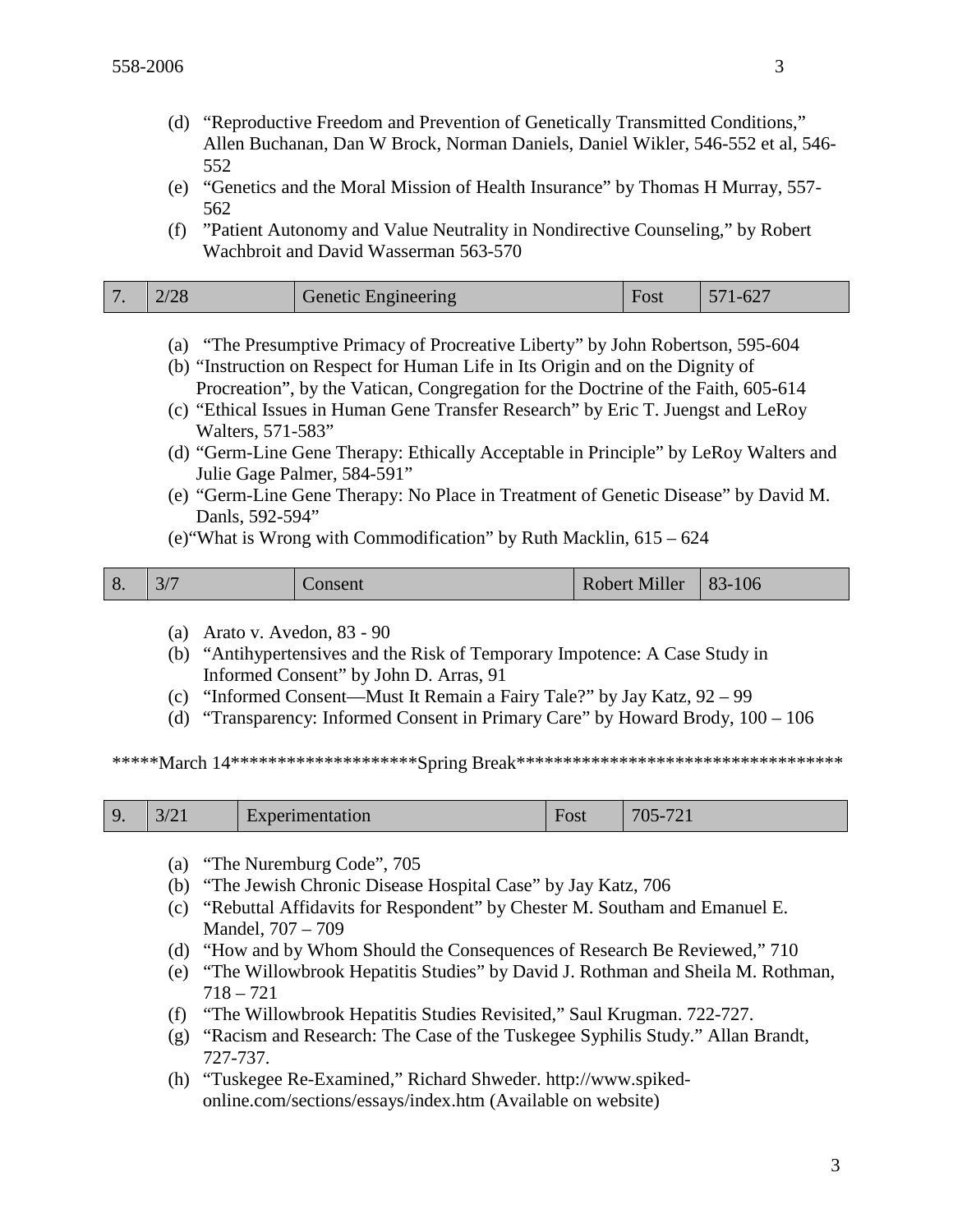| 10.                                                                                                                                                                                                                                                                                                                                                                                                                                                                                                                                                                                                                                                                                                                                                        | 3/28<br>The Wisconsin Cystic Fibrosis Newborn Screening Study<br>Fost                                                                                                                                                                                                                                                                                                                                                                                                                                                                                                                                                                                                                                                                                                                                                                                                                                                                                                                                                                                                                                                                                      |  |                                                     |       |      |                           |  |  |
|------------------------------------------------------------------------------------------------------------------------------------------------------------------------------------------------------------------------------------------------------------------------------------------------------------------------------------------------------------------------------------------------------------------------------------------------------------------------------------------------------------------------------------------------------------------------------------------------------------------------------------------------------------------------------------------------------------------------------------------------------------|------------------------------------------------------------------------------------------------------------------------------------------------------------------------------------------------------------------------------------------------------------------------------------------------------------------------------------------------------------------------------------------------------------------------------------------------------------------------------------------------------------------------------------------------------------------------------------------------------------------------------------------------------------------------------------------------------------------------------------------------------------------------------------------------------------------------------------------------------------------------------------------------------------------------------------------------------------------------------------------------------------------------------------------------------------------------------------------------------------------------------------------------------------|--|-----------------------------------------------------|-------|------|---------------------------|--|--|
|                                                                                                                                                                                                                                                                                                                                                                                                                                                                                                                                                                                                                                                                                                                                                            | (a) Fost NC and Farrell PM. A Prospective randomized trial of early diagnosis and<br>treatment of cystic fibrosis: a unique ethical dilemma. Clinical Research,<br>37(3):495-500, 1989. on e-reserve                                                                                                                                                                                                                                                                                                                                                                                                                                                                                                                                                                                                                                                                                                                                                                                                                                                                                                                                                       |  |                                                     |       |      |                           |  |  |
| 11.                                                                                                                                                                                                                                                                                                                                                                                                                                                                                                                                                                                                                                                                                                                                                        | 4/4                                                                                                                                                                                                                                                                                                                                                                                                                                                                                                                                                                                                                                                                                                                                                                                                                                                                                                                                                                                                                                                                                                                                                        |  | Foregoing Life-Sustaining Rx                        | Fagan |      | 283-322; 333-340; 357-376 |  |  |
|                                                                                                                                                                                                                                                                                                                                                                                                                                                                                                                                                                                                                                                                                                                                                            | State of Tennessee Department of Human Services v. Mary C. Northern, 283 - 286<br>(a)<br>"Transcript of Proceedings: Testimony of Mary C. Northern" 287 - 289<br>(b)<br>"Deciding for Others: Competency" by Allen Buchanan and Dan W. Brock, 290 -<br>(c)<br>300<br>"A Chronicle: Dax's Case As It Happened" by Keith Burton, 301 - 304<br>(d)<br>"Commentary" by Robert B. White, 305 - 306<br>(e)<br>"Commentary" by H. Tristram Engelhardt, Jr. 307 – 308<br>(f)<br>"The Living Will: Help or Hindrance?" by Stuart J. Eisendrath and Albert R. Jonsen,<br>(g)<br>$309 - 315$<br>"The Health Care Proxy and the Living Will" by George J. Annas, 316 – 319<br>(h)<br>"Testing the Limits of Prospective Autonomy: Five Scenarios" by Norman L.<br>(i)<br>Cantor, 320 - 322<br>"The Severely Demented, Minimally Functional Patient: An Ethical Analysis" by<br>(i)<br>John D. Arras, 333-340<br>"Quality of Life and Non-Treatment Decisions for Incompetent Patients: A Critique<br>(j)<br>of the Orthodox Approach" by Rebecca S. Dresser and John A. Robertson, 357 - 367<br>"The Limits of Legal Objectivity" by Nancy K. Rhoden, 368 - 376<br>(k) |  |                                                     |       |      |                           |  |  |
| 12.                                                                                                                                                                                                                                                                                                                                                                                                                                                                                                                                                                                                                                                                                                                                                        | 4/11                                                                                                                                                                                                                                                                                                                                                                                                                                                                                                                                                                                                                                                                                                                                                                                                                                                                                                                                                                                                                                                                                                                                                       |  | Foregoing Treatment Of Children: The Baby Doe Story |       | Fost |                           |  |  |
| a) Verhagen E, Sauer PJJ. The Groningen Protocol - Euthanasia in Severely Ill<br>Newborns. New Eng J Med 352(10): 959-962, 2005 (Mar 10)<br>b) Burns JP, Mitchell CM. Is there any consensus about end of life care in<br>pediatrics? Archives of Pediatrics and Adol Medicine 159:889-891, 2005 (Sep).<br>c) Fost N. Infant Care Review Committees in the Aftermath of Baby Doe.<br>In: Caplan A, Blank R, Merrick J (eds.). Compelled Compassion:<br>Public Policy and the Care of Handicapped Newborns. Humana Press, 1992.<br>d) Fost NC. Treatment of seriously ill and handicapped infants. In: Orlowski J (ed),<br>Ethical Moments in Critical Care Medicine. Philadelphia, PA; WB Saunders,<br>Critical Care Clinics, 2(1):149-159, January, 1986. |                                                                                                                                                                                                                                                                                                                                                                                                                                                                                                                                                                                                                                                                                                                                                                                                                                                                                                                                                                                                                                                                                                                                                            |  |                                                     |       |      |                           |  |  |

| 13.  4/18 | Stem cells and cloning | Streiffer, Fost | $ 631-682$ |
|-----------|------------------------|-----------------|------------|
|           |                        |                 |            |

(a) "Cloning Human Beings: An Assessment of Ethical Issues Pro and Con" by Dan W. Brock, 631-642